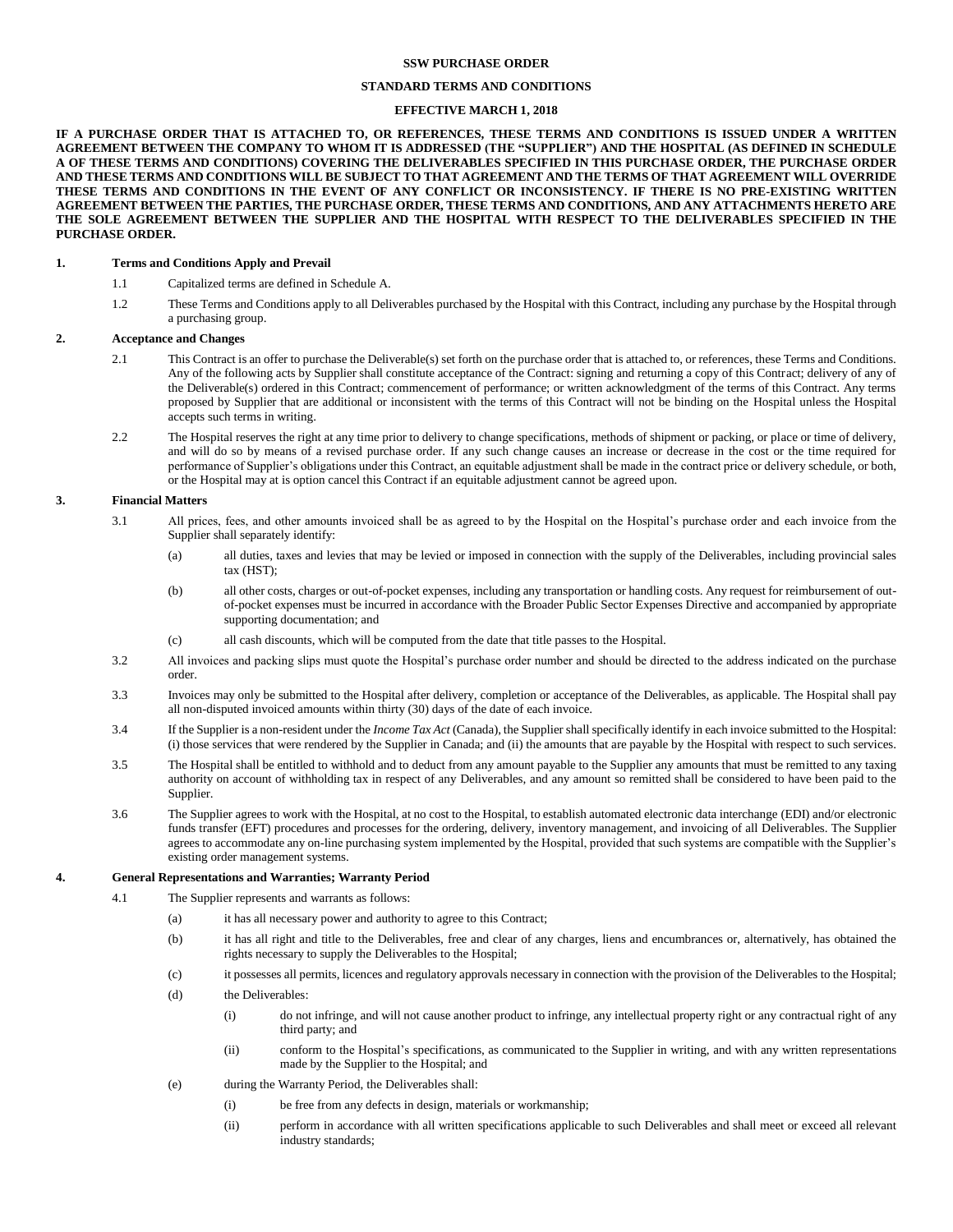- (iii) have received all applicable approvals of the Canadian Standards Association, Underwriters' Laboratories of Canada, or any other organization that certifies the Deliverables;
- (iv) if the Deliverables include electrical apparatus and fixtures, bear the Canadian Standards Association or Hydro One approval labels, or appear on the C.S.A., Hydro One, or C.E.M.A. approved products list, and all electrical line-operated equipment must be supplied appropriately grounded via a green wire in the service cord; and
- (v) to the extent the Deliverables include services:
	- A. be performed in a conscientious, professional and workman-like manner, with reasonable skill, care and diligence, in accordance with industry standards;
	- B. be performed by employees, contractors or agents who are qualified and competent and have the appropriate skills and experience to perform the duties assigned to them; and
	- C. the Supplier shall provide the Hospital with a Certificate of Clearance from the Workplace Safety and Insurance Board prior to providing the services.
- 4.2 During the Warranty Period, if the Hospital notifies the Supplier of any breach of any of the foregoing warranties, the Supplier shall use its best efforts, at no expense to the Hospital, to remedy the breach as quickly as possible to ensure that the Hospital's operations are not negatively impacted or interrupted.
- 4.3 In the event that, despite using its best efforts, the Supplier is unable to remedy the breach, the Hospital shall be entitled, at its option, to return the affected Deliverables and receive a refund of all amounts paid or to require the Supplier to replace the affected Deliverables with other products of equivalent function and performance. These remedies are in addition to any other remedy that the Hospital may have in law or in equity.
- 4.4 As to whether a delivered Deliverable meets the requirements of these Terms and Conditions, the decision of the Hospital shall be final and binding on both parties.

## **5. Quality and Service Covenants**

- 5.1 The Supplier covenants that, in the course or providing any Deliverables, it shall comply with all applicable laws.
- 5.2 While on Hospital premises, the Supplier agrees that its employees, contractors and agents will:
	- (a) not enter any Hospital patient treatment areas without the Hospital's consent;
	- (b) wear photo identification and sign in with the Hospital and obtain a Hospital visitor badge, as per Hospital policy; and
	- (c) comply with all Hospital rules and policies made known to the Supplier, including health, safety, confidentiality, privacy and security rules and policies.
- 5.3 In the event of a medical alert, consumer alert or other form of Deliverable recall issued by the manufacturer of a Deliverable or by any other qualified authority, the Supplier will immediately advise the Hospital and SSW and take all reasonable steps to minimize the Hospital's risk and to remedy the situation, at the Supplier's expense. The Supplier shall also be responsible for reimbursing the Hospital for reasonable costs incurred, including return freight and packaging.
- 5.4 If the Deliverables include services, Supplier shall notify the Hospital in writing if the Supplier is a non-resident, as defined in the *Income Tax Act* (Canada).

### **6. Shipping; Passing of Title; Acceptance Period**

- 6.1 Deliverables must be delivered in accordance with the delivery schedule specified in the purchase order attached to these Terms and Conditions, failing which the Hospital reserves the right to cancel an order or any unshipped portion thereof without penalty or prejudice to its other rights.
- 6.2 Unless otherwise stated in this Contract, shipments are to be shipped (prepaid by Supplier) to the address indicated on the purchase order. If coming from outside Canada, Deliverables are to be delivered with a Canada Customs invoice stating clearance by a properly licensed customs broker.
- 6.3 No charge shall be made by the Supplier for packaging or storage. Packing lists, preferably in duplicate, must accompany each shipment. Deliverables shall be packaged, marked, and otherwise prepared in accordance with good commercial practices to obtain the lowest shipping rates. On containers, Supplier shall mark handling and loading instructions, shipping information, order number, item and account number, shipment date, and the names and addresses of the Supplier and the Hospital. An itemized packing list shall accompany each shipment.
- 6.4 Title to the Deliverables, as applicable, shall pass from the Supplier to the Hospital on the later of the date on which:
	- (a) delivery or, if applicable, acceptance of the Deliverables (acceptance is as defined in sectio[n 6.5\)](#page-1-0) occurs; and
	- (b) payment is made in full by the Hospital.
- <span id="page-1-0"></span>6.5 For equipment, Software and other Deliverables that require testing to ensure proper performance, the Hospital shall have a period of at least thirty (30) days, or such longer period as the parties may agree, from the date of installation of the Deliverables or, where installation is not done by the Supplier, from date of delivery to the Hospital (the **Acceptance Period**) to conduct such testing as the Hospital deems appropriate to determine whether each Deliverable is suitable for its purposes and passes inspections for safety, performance and compliance with manufacturer's specifications. On or before the end of the Acceptance Period, the Hospital shall notify the Supplier if any of the Deliverables has failed to perform in accordance with its specifications and request the Supplier to rectify specified defects, in which case the Acceptance Period shall be extended for a further twenty (20) days, provided that any time spent by the Supplier correcting any such defects shall not count as part of the Acceptance Period, and provided that in no event shall any Deliverables be deemed to have been accepted by the Hospital until the Hospital is satisfied, acting reasonably, that the Deliverable performs in accordance with the specifications. Notwithstanding the foregoing, where the Deliverable performs month-end or year-end functions, the Acceptance Period shall not end until the Deliverable has been tested to perform such functions in accordance with the Deliverable's specifications, which shall be no less than industry standard.
- 6.6 No Deliverable will be deemed to be delivered or accepted unless all applicable schematics, specifications, operating instructions, maintenance and training manuals, and WHMIS Material Safety Data Sheets are delivered with the Deliverable.
- 6.7 Acceptance of any part of a Deliverable order shall not bind the Hospital to accept further shipments or deprive the Hospital of the right to return Deliverables already received, in accordance with these Terms and Conditions.
- 6.8 Unless otherwise agreed in writing by the parties, title to all working papers, materials, reports, and work-in-progress created, developed or performed by the Supplier during the course of providing the Deliverables (the **Work Product**) shall vest in the Hospital. The Supplier conveys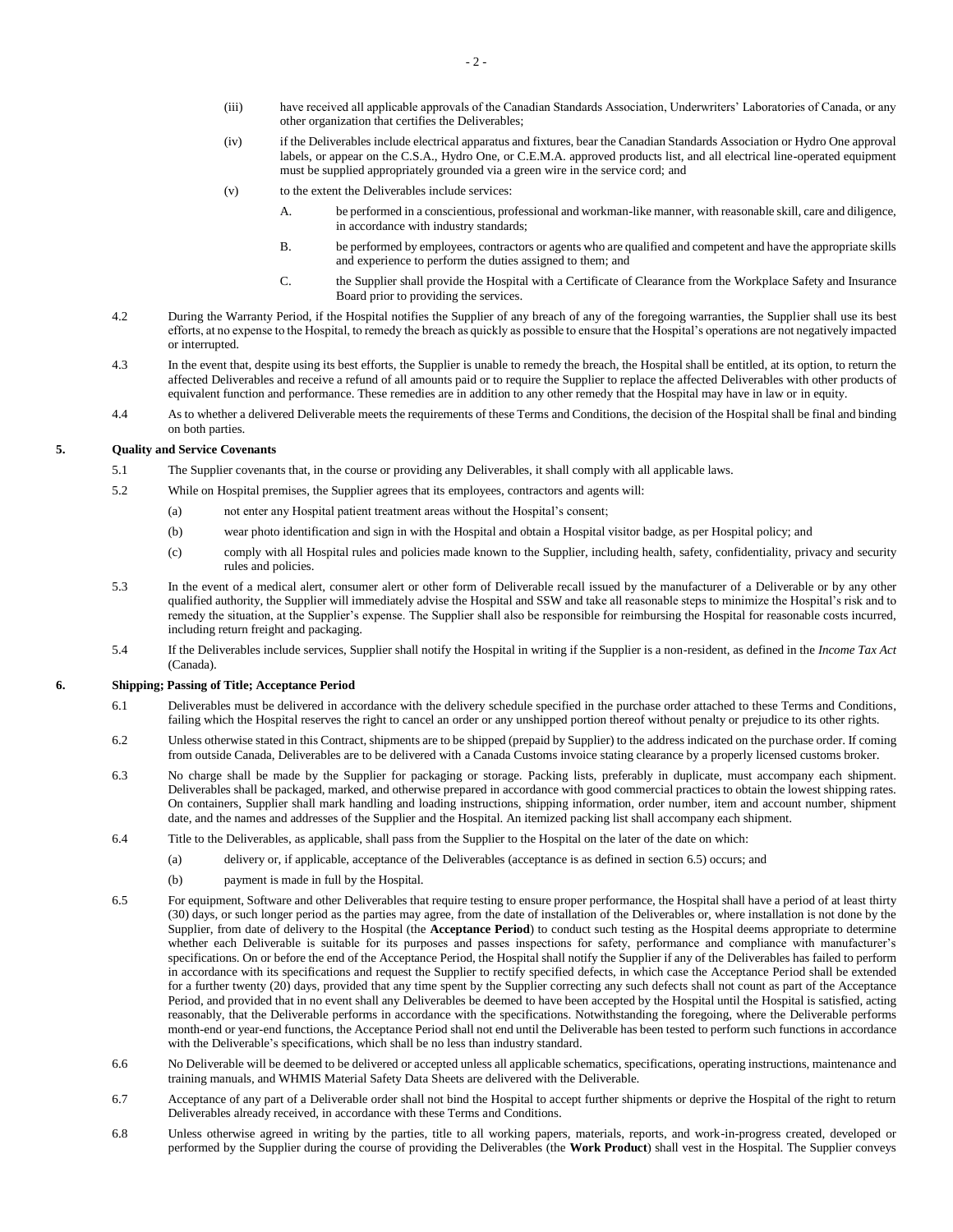and assigns to the Hospital all intellectual property rights in such Work Product and shall execute any additional documents required to evidence same, including a waiver of moral rights.

6.9 The Hospital reserves the right to return any Deliverable that is equipment should it fail more than 3 times during the Warranty Period. The Hospital may return the Deliverables for a full refund or request a new replacement of the same type of equipment to be delivered, with a full warranty (including parts and labour) at no cost to the Hospital. Failures that result from user negligence or unfamiliarity with the system shall not constitute equipment failure under this section.

## **7. Risk Allocation**

- 7.1 The Supplier agrees to indemnify, and undertakes to defend and hold harmless, the Hospital, its directors, officers, employees and agents from and against all liability, loss, damage or expense, including reasonable legal fees, arising as a result of the negligence or misconduct of the Supplier or anyone the Supplier is responsible for at law, including any claim for death, bodily injury, or loss of or damage to property.
- 7.2 The Supplier agrees to indemnify the Hospital for any damage caused to the Hospital's premises or property by the Supplier or anyone for whom the Supplier is responsible at law in the course of providing, installing, or performing a Deliverable under this Contract.
- <span id="page-2-0"></span>7.3 The Supplier agrees to indemnify, and undertakes to defend and hold harmless, the Hospital, its directors, officers, employees and agents from and against all liability, loss, damage or expense, including reasonable legal fees, resulting from any action, claim or demand alleging that the supply, use or copying of any Deliverable infringes any patent, copyright or other proprietary right or trade secret of any third party, provided that the Hospital provides notice to the Supplier of any such claim and cooperates with the Supplier, at Supplier's expense, in the defence of such a claim, and provided further that that the alleged infringement does not result from any alterations, modifications or enhancements carried out by the Hospital or by a third party on the Hospital's behalf.
- 7.4 If a claim has occurred under sectio[n 7.3,](#page-2-0) or in the Supplier's opinion is likely to occur, the Hospital agrees to permit the Supplier, at its option and expense, either to procure for the Supplier the right to continue using the Deliverable or to replace or modify the same so that it becomes noninfringing without loss of functionality, or if none of the foregoing alternatives is reasonably available, and the Hospital consents, to refund to the Hospital any fees paid in respect of such Deliverable.
- 7.5 The Supplier will carry insurance of such types and amounts that are consistent with industry standard, including a comprehensive commercial general and product liability insurance policy of five million dollars (\$5,000,000) per occurrence, unless a higher amount is specifically requested by the Hospital and noted in the purchase order.

### **8. Termination**

- 8.1 The Hospital reserves the right to cancel all or any part of this Contract at any time prior to delivery of the relevant Deliverables by providing written notice to the Supplier.
- 8.2 The Hospital may terminate any Contract on the following conditions:
	- (a) immediately, upon written notice to the Supplier, if the Supplier becomes bankrupt or insolvent or seeks the protection of any law for bankrupt or insolvent debtors;
	- (b) at any time, with or without cause, by giving the Supplier thirty (30) days' written notice;
	- (c) immediately, following the occurrence of any material change in the Hospital(s)'s requirements for Deliverables which results from regulatory or funding changes or recommendations issued by any government or public regulatory body; or
	- (d) immediately, if the Supplier breaches any material term of any Contract and such breach has not been cured following thirty (30) days' written notice thereof from the Hospital.

# **9. Confidentiality and Privacy**

- 9.1 Supplier shall not make or authorize any news release, advertisement, or other disclosure relating to this Contract without the prior written consent of the Hospital, except as may be required to perform this Contract.
- 9.2 The Supplier shall use the Confidential Information provided by the Hospital solely for the purposes of fulfilling its obligations under this Contract and for no other purpose whatsoever.
- 9.3 The Supplier shall not disclose the Hospital's Confidential Information to any person or entity except:
	- (a) to the Supplier's employees, contractors and agents who legitimately and reasonably require same in connection with fulfilling the Supplier's obligations under this Contract; or
	- (b) as required by law.
- 9.4 On the request of the Hospital, the Supplier shall forthwith return to the Hospital all the Confidential Information in its possession. The Supplier's obligations with respect to Confidential Information shall survive the expiration or termination of this Contract for any reason.
- 9.5 Notwithstanding any other provision in these Terms and Conditions, the Confidential Information shall not include information that is or becomes a part of the public domain through no fault of the Supplier or anyone for whom the Supplier is responsible at law, is received by the Supplier from a third party free of restriction, or can be established by written evidence to be already in the Supplier's possession without obligation of confidentiality prior to disclosure by the Hospital.
- 9.6 The Supplier may not, in its advertising or otherwise, indicate that it has or may supply Deliverables to the Hospital, without the express written consent of the Hospital.
- 9.7 The Supplier and the Hospital acknowledge and agree that FIPPA applies to and governs all Records and may require the disclosure of such Records to third parties. Furthermore, the Supplier agrees:
	- (a) to keep Records secure;
	- (b) to provide Records to the Hospital within seven (7) days of being directed to do so by the Hospital for any reason including an access request or privacy issue;
	- (c) not to access any Personal Information unless the Hospital determines, in its sole discretion, that access is permitted under FIPPA and is necessary in order to provide the Deliverables;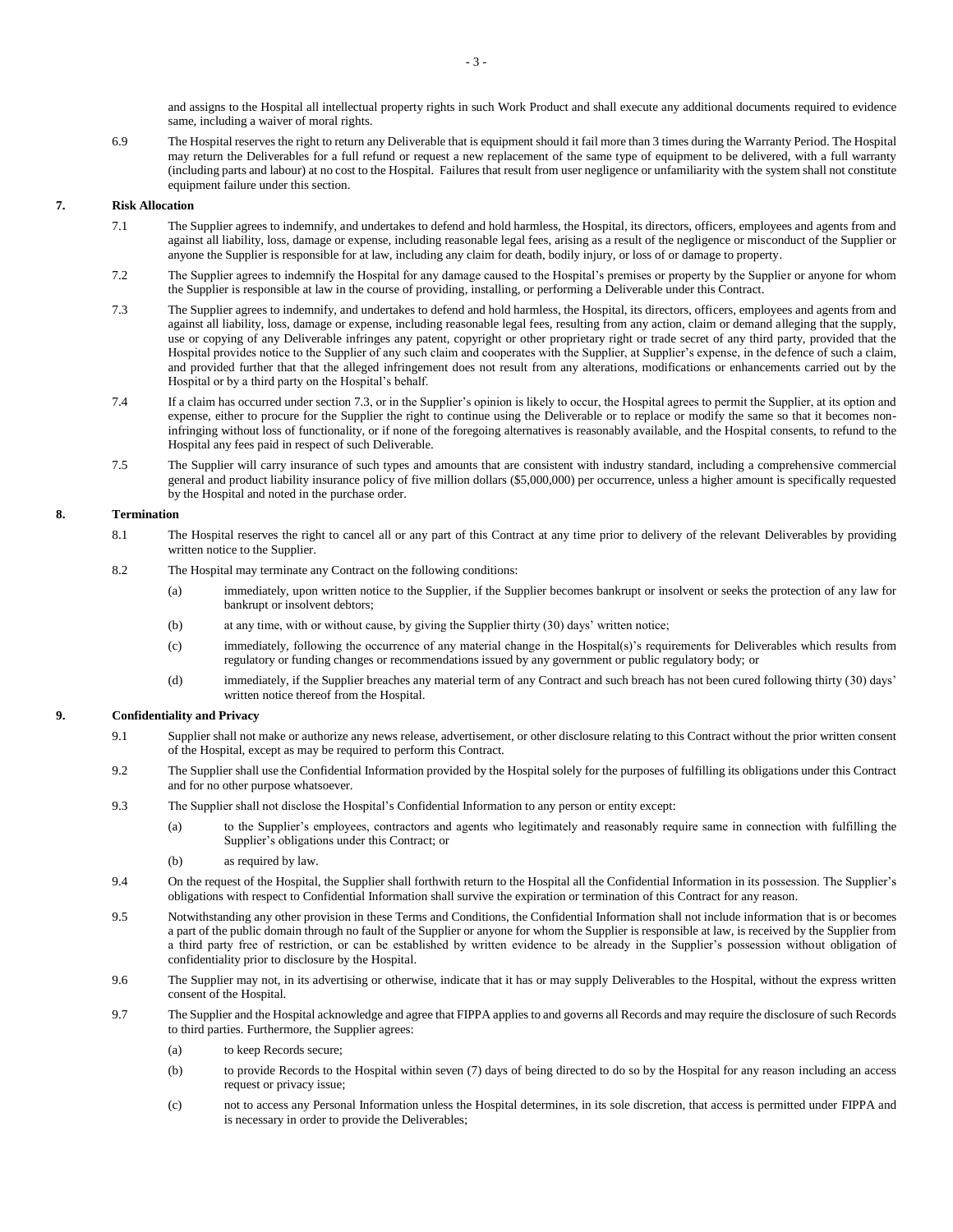- (d) not to directly or indirectly use, collect, disclose, or destroy any Personal Information for any purposes that is not authorized by the Hospital in writing;
- (e) to ensure the security and integrity of Personal Information and keep it in a physically secure and separate location safe from loss, alteration, destruction, or intermingling with other records and databases and to implement, use, and maintain the most appropriate products, tools, measures, and procedures to do so;
- (f) to restrict access to Personal Information to those of the Supplier's employees, contractors or agents who have a need to know it for the purpose of providing the Deliverables and who have been specifically authorized by the Hospital to have such access for the purpose of providing the Deliverables;
- (g) to implement other specific security measures that in the reasonable opinion of the Hospital would improve the adequacy and effectiveness of the Supplier's measures to ensure the security and integrity of Personal Information and Records generally;
- (h) that any Confidential Information supplied to the Hospital may be disclosed by the Hospital where it is obligated to do so under FIPPA, by an order of a court or tribunal or pursuant to a legal proceeding;
- and the provisions of this section shall prevail over any inconsistent provisions in this Contract.
- 9.8 The Supplier shall only access Personal Health Information with the Hospital's consent and as required to fulfill its obligations under this Contract. When accessing Personal Health Information, the Supplier is an agent of the Hospital, as the term "agent" is defined in PHIPA, and with all the obligations imposed on an agent under PHIPA. Schedule B contains the applicable Personal Health Information requirements for any Supplier having access to Personal Health Information.

### **10. Provisions Specific to Deliverables containing Intellectual Property**

- 10.1 The Supplier represents and warrants to the Hospital that:
	- (a) the Supplier has all necessary right to grant a licence in the Software to the Hospital;
	- (b) the Software does not contain any back door, time bomb, drop-dead device or other software routine designed to disable the Software automatically, with the passage of time or under the positive control of any person other than the Hospital;
	- (c) the Software shall be free from any computer code or programming instructions that are constructed with the ability to damage, interfere with or otherwise adversely affect computer programs, the data files or hardware without the consent or intent of the computer user, including self-replicating and self-propagating programming instructions commonly called "viruses" and "worms";
	- (d) any diskettes or any other computer storage media on which the Software is supplied will be free from significant defects in materials and workmanship under normal use, and will perform in compliance with published specifications for the Warranty Period; and
	- (e) the Software will be compatible with the information systems of the Hospital, as identified by the Hospital to the Supplier.
- 10.2 The Supplier acknowledges that the Hospital may have multiple sites. Any equipment or Software purchased as a multi-site license shall be multisite compliant, giving the Hospital the authority to install same at all Hospital sites.
- 10.3 The Supplier will provide assistance by telephone, internet or otherwise with respect to support of the Software.
- 10.4 Should the Supplier become insolvent, bankrupt or cease to actively carry on business, and if there is no escrow arrangement in place with respect to the source code for the Supplier's Software, the Hospital reserves the right to reverse engineer, access and manipulate the source code for the purposes of maintaining functionality.
- 10.5 If a pass-key is required to install or re-install an update or upgrade to Software, such pass-key will be accessible to the Hospital in order to maintain Software functionality (regardless of whether the Hospital has purchased maintenance support for such Software).
- 10.6 Notwithstanding any other provision in these Terms and Conditions, shrinkwrap Software is supplied according to its own terms and conditions.
- 10.7 The Hospital agrees not to copy or otherwise reproduce (except for back-up purposes), reverse engineer or decompile the Software.

## **11. Provisions Specific to Medical Devices**

- 11.1 In addition to the general representations and warranties in section [4,](#page-0-0) to the extent that the Deliverable are, or include, a Medical Device, the Supplier represents and warrants that:
	- (a) the Medical Device is authorized for sale in Canada under the *Food and Drugs Act* (Canada);
	- (b) the Medical Device is duly licensed in accordance with the *Food and Drugs Act* (Canada) and related regulations, and a copy of the licence has been provided to the Hospital or, alternatively, the Supplier has produced evidence of its licence in another manner acceptable to the Hospital, such as through the web-based database maintained by Health Canada;
	- (c) any limitations or qualifications on the licence have been conveyed in writing to the Hospital; and
	- (d) the import, sale, advertising, labelling, manufacturing and distribution of the Medical Device, and any other activities related to the Medical Device, comply in all respects with the *Food and Drugs Act* (Canada) and related regulations and any other applicable laws.
- 11.2 The Supplier shall advise the Hospital if:
	- (a) it becomes aware of an adverse event occasioned by the use of a Medical Device of the type supplied under these Terms and Conditions; or
	- (b) there is any change to a licence issued for any Medical Device supplied under this Contract.

## **12. Dispute Resolution**

- 12.1 In the event of any dispute between the Supplier and the Hospital with respect to any matter arising out of this Contract, the parties shall initially attempt to settle the dispute within fifteen (15) days after the dispute arises by either party escalating the dispute in writing to the senior managers responsible for this Contract.
- 12.2 If the parties are unable to settle this dispute through negotiation within the fifteen (15) days, any claim or dispute arising out of or in connection with this Contract shall be submitted by the parties to binding arbitration pursuant to the *Arbitration Act, 1991* (Ontario). The party requesting such arbitration shall do so by written notice to the other party. Each party shall bear its own costs relating to the arbitration and the parties shall equally share the fees of the arbitrator(s).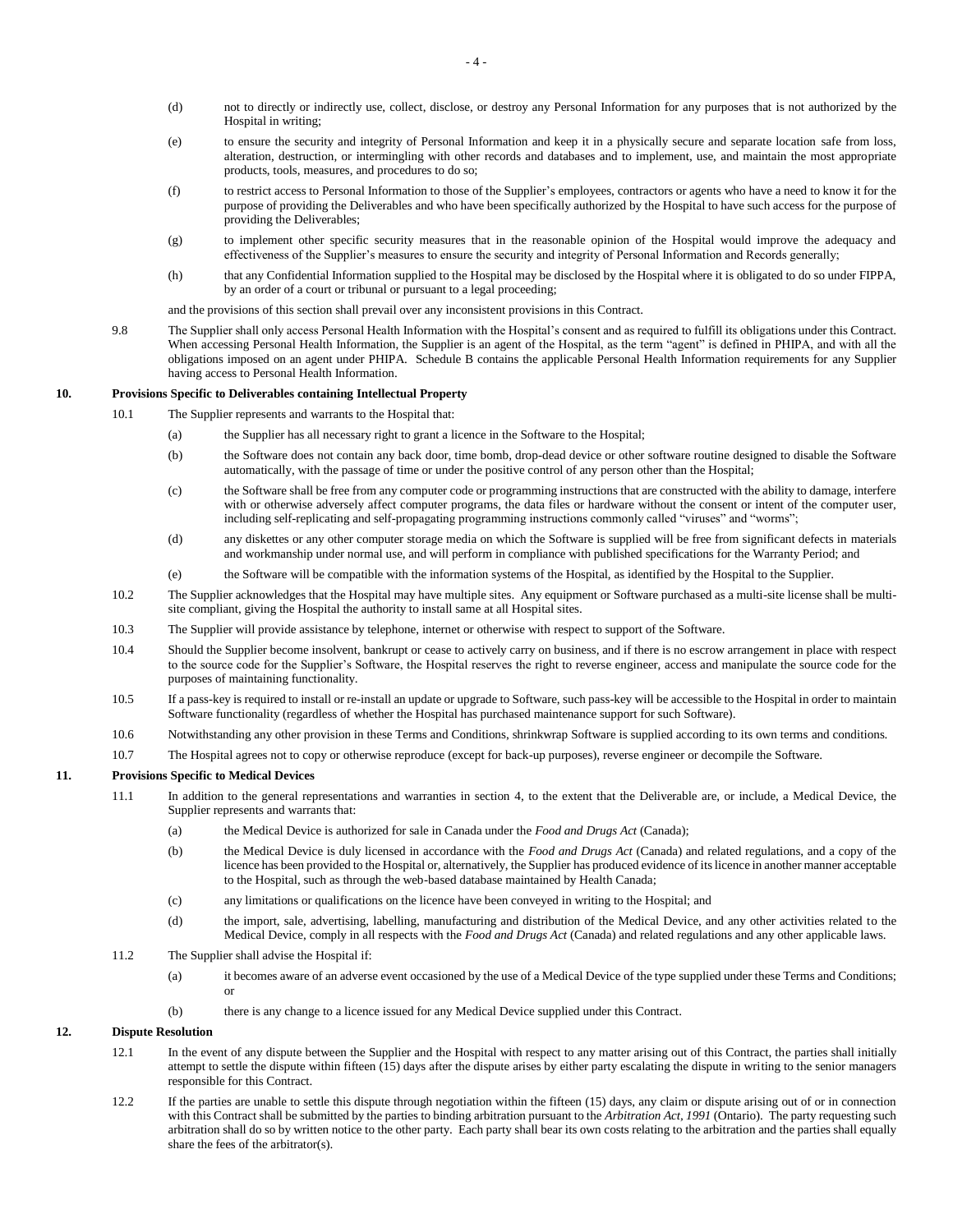- 12.3 The arbitration shall take place in Toronto, Ontario, Canada, before a single arbitrator to be chosen jointly by the parties. If the parties cannot agree on the choice of arbitrator within thirty (30) days of written notice to submit to arbitration, then the parties shall each choose an arbitrator who in turn will select a third.
- 12.4 The arbitrator will have the authority to award any remedy or relief that a court or judge of the Ontario Superior Court of Justice (or any court that is the successor thereto) could order or grant in accordance with this Contract, including specific performance of any obligation created under this Contract, the issuance of an interim, interlocutory or permanent injunction, or the imposition of sanctions for abuse or frustration of the arbitration process.
- 12.5 The parties may determine the procedure to be followed by the arbitrator(s) in conducting the proceedings, or may request the arbitrator(s) to do so.
- 12.6 The arbitrator may, at any time, fix the date, time and place of meetings and hearings in the arbitration, upon reasonable notice to the parties.
- 12.7 Subject to any adjournments permitted by the arbitrator, the final hearing will, to the extent possible, be continued on successive business days until it is concluded.
- 12.8 All meetings and hearings will be in private unless the parties agree otherwise, and any party may be represented at any meetings or hearings by legal counsel.
- 12.9 Any party may examine, and re-examine, all of its own witnesses at the arbitration and may cross-examine any or all of the other party's witnesses.
- 12.10 The arbitration will be kept confidential and the existence of the proceeding and any element of it (including any pleadings, briefs or other documents submitted or exchanged, and testimony or other oral submission and any awards) will not be disclosed by any party other than to the arbitrators, the parties (and their respective directors, officers, and employees involved in the matter in dispute, legal counsel and other professional advisors consulted in connection with the arbitration), and such other persons as may be necessary to the conduct of the proceeding or required by law.
- 12.11 The arbitrator(s) shall be requested to issue a written award within thirty (30) days of completion of the hearing. The award shall be rendered in such form that judgment may be entered thereon in any court having jurisdiction.
- 12.12 The decision of the arbitrator shall be final and binding on the parties and not subject to appeal.

### **13. General Legal Terms**

- 13.1 Nothing in this Contract constitutes the Hospital and the Supplier as partners or joint venturers, nor shall the Supplier hold itself out as an agent of the Hospital. The Supplier does not have the authority to bind the Hospital.
- 13.2 Neither party will be entitled to assign this Contract without the prior written consent of the other party. The Supplier may not subcontract any of its obligations under this Contract without the prior written consent of the Hospital.
- 13.3 This Contract will be governed by and interpreted in accordance with the laws of the Province of Ontario. The United Nations Convention on Contracts for the International Sale of Goods shall not apply to this Contract. The parties shall attorn to the jurisdiction of the Courts of Ontario. All dollar amounts are in Canadian currency, unless otherwise indicated.
- 13.4 The Hospital prefers to purchase goods that are mercury free, except when sphygmomanometers containing mercury may be required for calibration. Accordingly, the Supplier should state whether a product or piece of equipment that is being proposed contains any mercury.
- 13.5 Upon request, the Supplier must disclose the latex content of their products. If there is a latex free product available, the Supplier must advise the Hospital of such alternative product for consideration. The Hospital reserves the right to include or exclude these latex free products from their purchases.
- 13.6 All notices under this Contract shall be in writing and shall be delivered by personal delivery/courier, fax 905-287-2873 or registered mail to the other party at the address as indicated on the purchase order. The notice shall be deemed to have been delivered on the day of personal delivery, on the day received by fax (as evidenced by a transmission confirmation), or on the fifth day following mailing.
- 13.7 Each of the provisions contained in these Terms and Conditions is distinct and severable. Any declaration by a court of competent jurisdiction of the invalidity or unenforceability of any provision or part of a provision will not affect the validity or enforceability of any other provision.
- 13.8 The failure of either party to insist upon strict performance of any terms and conditions or to exercise any of its rights set out in these Terms and Conditions shall not constitute a waiver of these rights, and these rights shall continue in full force and effect.
- 13.9 Neither party shall be liable to the other for any failure to perform, or delay in the performance of, any obligation caused by circumstances beyond its reasonable control, including but not limited to: acts of God, fire, labour difficulties, war, or governmental action. It is agreed that the time for performance by either party shall be extended by the period of such uncontrollable circumstances. If, however, the Supplier's performance is delayed for more than one (1) month from the date of such circumstances arising, the Hospital may terminate this Contract and, at its option, procure the Deliverables elsewhere.
- 13.10 This Contract may be executed in any number of counterparts, each of which shall be deemed to be an original document and taken together shall be deemed to constitute one and the same document.
- 13.11 This Contract contains all of the agreements, representations and understanding of the parties and supersede and replace any and all previous understandings, commitments or agreements, oral or written, related to the subject matter hereof, unless otherwise expressly agreed in writing with a specific reference to this document or if the purchase order is issued under a written agreement executed by authorized signatories of each party. Any amendment to this Contract must be in writing and signed by duly authorized signatories of each party.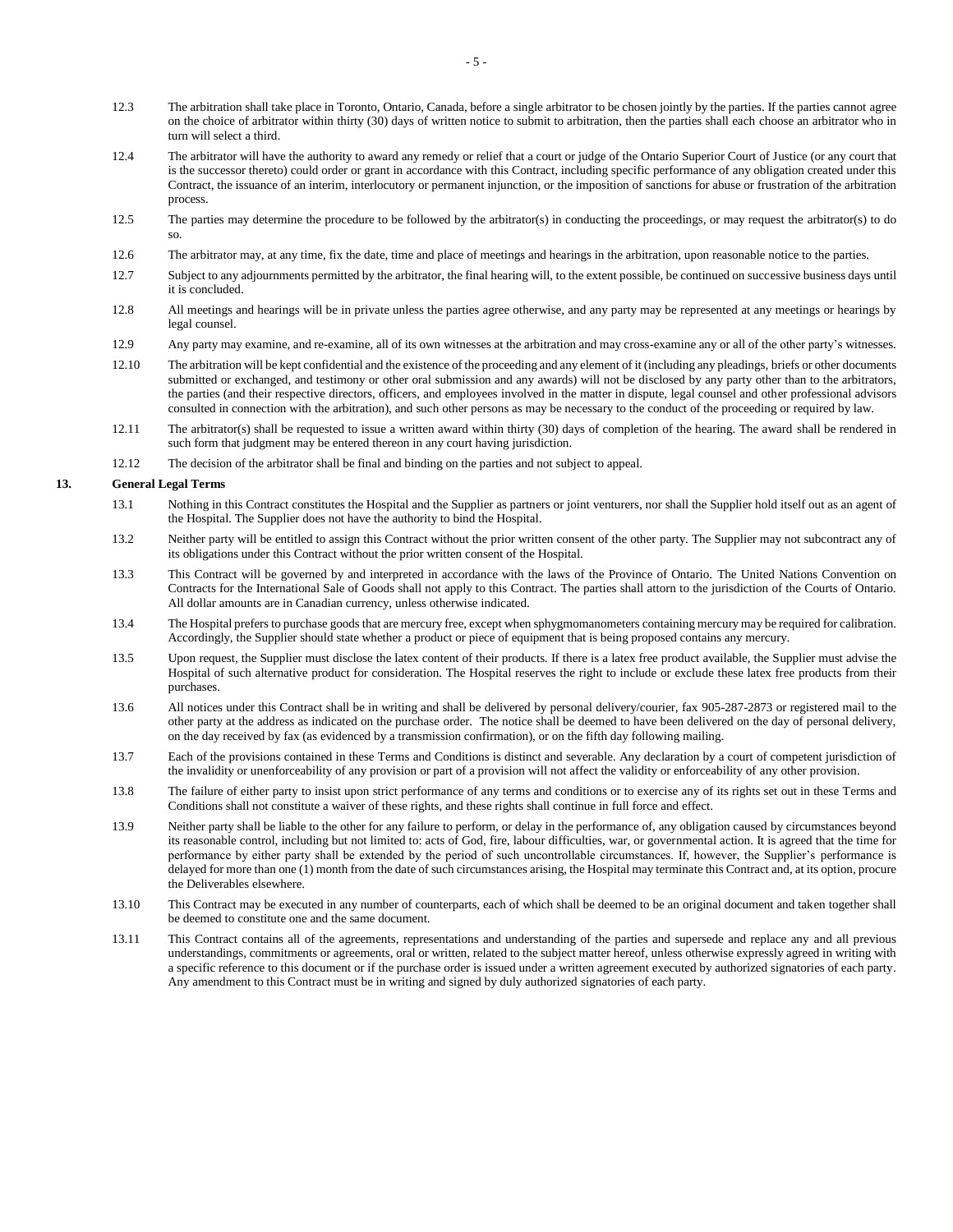#### **Schedule A – Definitions**

In these Terms and Conditions:

**Confidential Information** means any oral, written or electronic data or information relating to the business or management of the Hospital, other proprietary and trade secrets, technology and accounting records of the Hospital, or information related to the Hospital's patients, its agents, or its customers, and which is treated as confidential by the Hospital or would reasonably be treated as confidential;

**Contract** includes these Terms and Conditions (including Schedules A and B) and the purchase order that is issued by the Hospital to the Purchaser and is attached to, or includes by reference, these Terms and Conditions;

**Deliverables** includes all goods purchased under these Terms and Conditions, such as equipment or products, including but not limited to Medical Devices and Software, and including all intellectual property rights sold, leased, licensed, or otherwise provided by Supplier related thereto, and any services purchased under these Terms and Conditions, including installation, training, and maintenance services provided to the Hospital;

**FIPPA** means Ontario's *Freedom of Information and Protection of Privacy Act, 1990*;

**Hospital** means the corporation(s) identified on the purchase order that is attached to, or references, these Terms and Conditions;

**Medical Device** has the meaning given to it in the Medical Devices Regulations under the *Food and Drugs Act* (Canada);

Personal Health Information has the meaning given to it in PHIPA and includes information that identifies (or could reasonably identify) an individual and that is collected in the course of providing health care services to that individual, such as information that relates to the physical or mental health of that individual; that individual's family history, as reflected in the patient's record at the Hospital; that individual's payment or eligibility for funding for health care; information that relates to that individual's donation of a body part or bodily substance; the identity of that individual's substitute decision-maker; and that individual's health card number;

**Personal Information** means recorded information about an identifiable individual or that may identify an individual (including Personal Health Information), but does not include the name, title, contact information or designation of an individual that identifies the individual in a business, professional or official capacity;

**PHIPA** means the *Personal Health Information Protection Act, 2004* (Ontario);

**Record** means a record created pursuant to this Contract;

**Software** means any software licensed under this Contract;

**Supplier** means the supplier of Deliverables to the Hospital under this Contract; and

**Warranty Period** means, in respect of a Deliverable, the 12-month period following the date of delivery or, if applicable, acceptance of the Deliverable.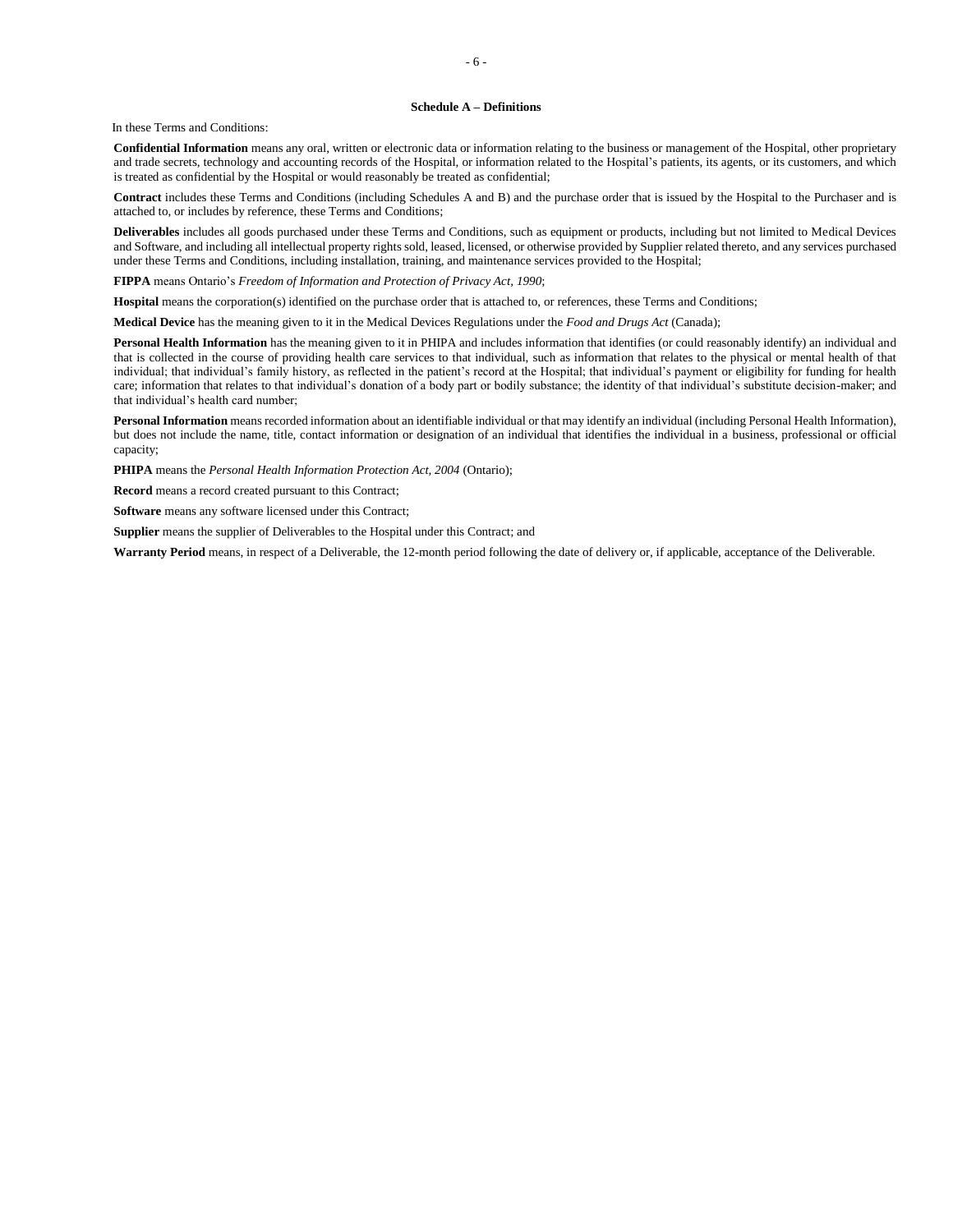#### **Schedule B**

#### **Information Practices Schedule**

#### **Collection, Use and Disclosure of Personal Health Information**

- **1.** The Supplier agrees to receive Personal Health Information from the Hospital in accordance with the requirements of s. 17 or, in the case of health information network providers, s. 10(4) of the *Personal Health Information Protection Act, 2004* (Ontario) ("**PHIPA**") and its related regulations, as part of the Supplier's provision of Deliverables to and on behalf of the Hospital, and not on the Supplier's behalf or for the Supplier's own purposes.
- **2.** For greater specificity pursuant to the Supplier's obligations under Section 1 of this Information Practices Schedule, in the event that the Supplier is a health information network provider under PHIPA, the Supplier will provide the Hospital with a privacy impact assessment and a threat risk assessment with respect to the Deliverables to be provided to the Hospital pursuant to the Contract.
- **3.** The Supplier will only use as much Personal Health Information as is reasonably necessary to perform its obligations under the Contract and will make Personal Health Information available only to those employees who require access in order to satisfy those obligations.
- **4.** The Supplier will only use and disclose any Personal Health Information it receives from the Hospital as is permitted or required under the Contract or the laws of Canada and/or the province of Ontario.
- **5.** The Supplier will ensure that any Supplier employees, contractors and agents to whom the Supplier provides the Hospital Personal Health Information has agreed in writing to the same restrictions and conditions that apply to the Supplier with respect to Personal Health Information.
- **6.** The Supplier will not disclose Personal Health Information, or any information, to any affiliated or unaffiliated third party without the prior written consent of the Hospital.
- **7.** The Supplier will maintain a log of access and disclosure of Personal Health Information by the Supplier and the Supplier's employees, contractors and agents and make such log available to the Hospital as and when requested.

### **Practices to Protect Personal Health Information**

- **8.** The Supplier will employ appropriate safeguards to prevent theft, loss, and unauthorized access, copying, modification, use, disclosure, or disposal of Personal Health Information. Without limiting the generality of the foregoing, the Supplier will take reasonable steps to ensure that all Personal Health Information from the Hospital is securely segregated from any information owned by the Supplier or third parties, including access barriers, physical segregation, and password authorization.
- **9.** The Supplier will maintain privacy policies in accordance with Canadian and Ontario laws and these policies will be made available for inspection on request.
- **10.** The Supplier will educate its employees, contractors and agents on privacy laws and policies and take reasonable steps to ensure the compliance of such persons through staff training, confidentiality agreements, and employee sanctions.
- **11.** The Supplier will ensure that all employees who have access to Personal Health Information from the Hospital have undergone screening that includes reference checks.
- **12.** The Supplier will ensure that its employees, contractors and agents who are fired, resign, or no longer require access to Personal Health Information from the Hospital return all Personal Health Information to the Hospital and can, thereafter, no longer access applications, hardware, software, networks, and facilities belonging to either the Supplier or the Hospital.
- **13.** The Supplier will revoke any user's access to Personal Health Information if security is breached or on the Hospital's reasonable request.
- **14.** At the termination of the Contract, the Supplier will return or destroy all Personal Health Information received from, created, or received by the Supplier on behalf of the Hospital that the Supplier maintains custody of in any form and will retain no copies of Personal Health Information thereafter. The Supplier will certify to the Hospital that all such Personal Health Information has been returned or destroyed, as the case may be. If such return or destruction of Personal Health Information is not feasible, the Supplier will notify the Hospital of this fact, extend the protections of the Contract to all Personal Health Information in its custody and will cease all further uses and disclosures.

#### **Notification of and Communication with the Hospital**

- **15.** The Supplier will provide the Hospital with the name of a contact person at the Supplier's organization responsible for the Supplier's privacy compliance and notify the Hospital within 24 hours of any changes in the identity of the responsible person.
- **16.** The Supplier will provide notice to the Hospital's Privacy Office if the nature of the Supplier's business and the services being provided to the Hospital require that the Hospital Personal Health Information must be transmitted or access be provided to any of the Supplier's employees, contractors and agents or to any